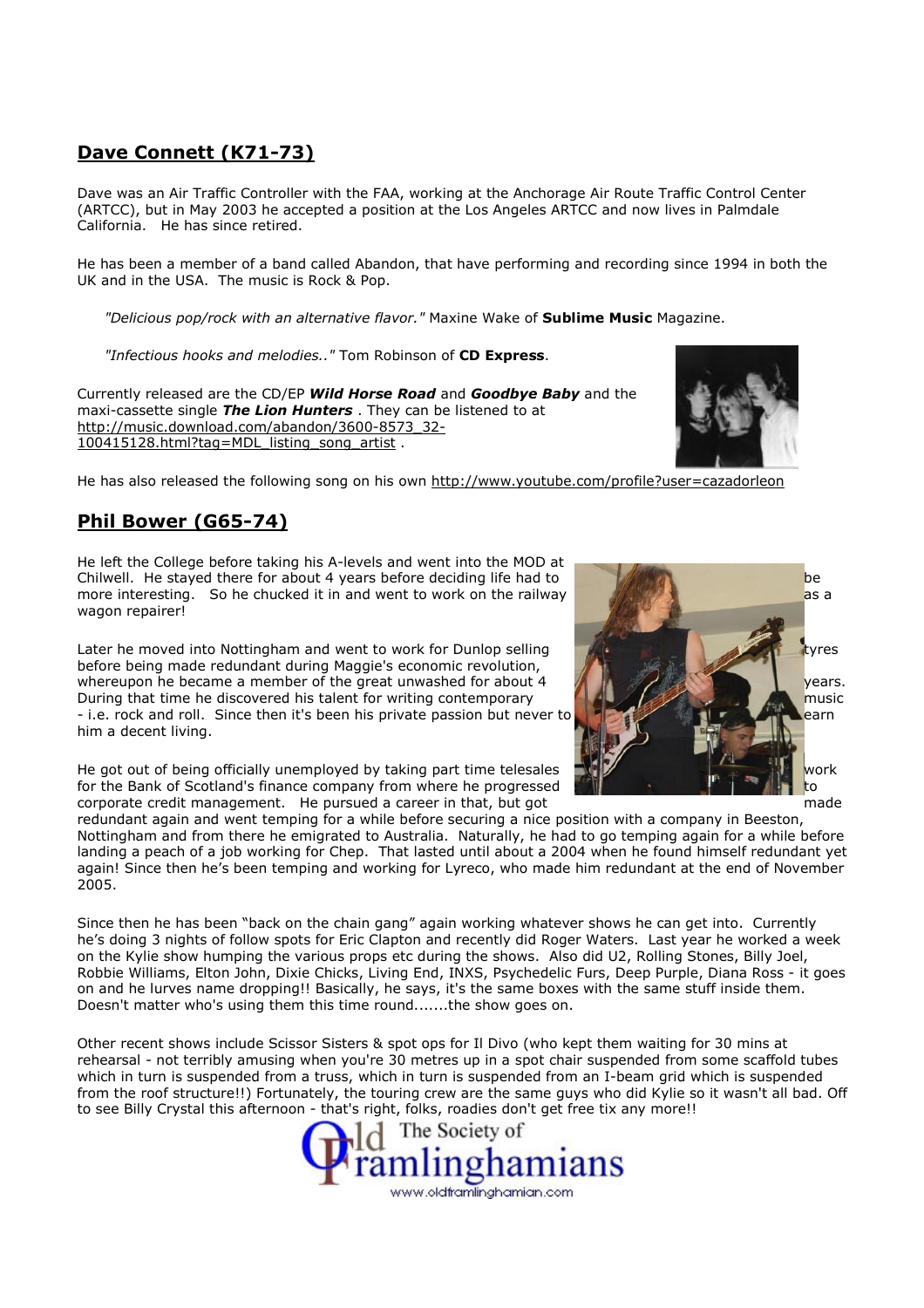His latest band is progressing well and should be ready to inflict some suffering on the listening public by the end of March. When available I'll put a link in. In the meantime, here are some recent pictures of him performing on 2 February 2007 in Sydney http://users.tpg.com.au/adslxsxa/arnc.html

He's also still shooting pictures wherever and whenever – see his own website at http://www.shazbinkimages.com/01.html . The following website also contains pictures Phil took of the Darkness concert in Australia in 2003 http://www.thegaelicclub.com/Default.asp?Page=30

## Peter Macfarlane (Z73-81)

His interest in music first came to the fore at Oxford University in October 1982. when he took up Scottish Dancing (he had searched for a Morris side, inspired by John Schofield's (Z78-81) example at Southampton, but in vain). He found the the the music infectious, having played violin at the College and started to pick out some the tunes, and found to his surprise that he was enjoying playing again.

He soon played in a large Fiddlers' Rally in Aylesbury, one that he was later to organise and lead for several years, and later that year, when a fiddler was needed to stand in with one of the local dance bands, he was approached. He proceeded to play in several of the Scottish dance bands in the south of England over the next 15 years, playing most weekends, culminating in playing in a duo with a pianist for nearly six years and making a recording of some of their original tunes.

It was through this fiddling that he was invited in 1994 to teach a musicians' workshop at a summer camp in Massachusetts. It was then suggested that he visit a friend in Vermont, also a fiddler and playing at the same camp that he would be attending. Thus started a 9 year trans Atlantic romance that in 2003 resulted in him emigrating to Vermont, USA and marrying Viveka Fox.

He had been playing traditional music part-time with the band Atlantic Crossing while visiting the USA, and now plays full-time. The band comprises of Peter, Viveka and two other fiddlers. They're both self-employed as musicians, and each have other avenues of employment - Viveka is a fencing coach and he teaches people to play the fiddle and does a bit of science teaching with home-schoolers when he can get the work.

Atlantic Crossing has so far issued 4 albums :-

- Wind Against the Tide (1998)
- Full and Away (2000)
- Groundswell (2003)
- Turning the Compass (2006). You can listen to this album at http://www.cdbaby.com/cd/atlanticcrossing

They are described as follows :-

They have performed songs and instrumental music of New England, Canada, and the British Isles, as well as original material inspired by these musical traditions, for over ten years. Featuring rich harmonies and driving rhythms, their arrangements show a deep love for the tradition along with a high level of creativity, emotional expression, and just plain fun. They are among a small group of Vermont musicians who are bringing to life the music of the Helen Hartness Flanders Collection of traditional New England songs, and they research, write and perform material related to Vermont history. They recently composed and arranged music for a critically acclaimed adaptation of the play Sea Marks.

Some quotes about them are as follows :-





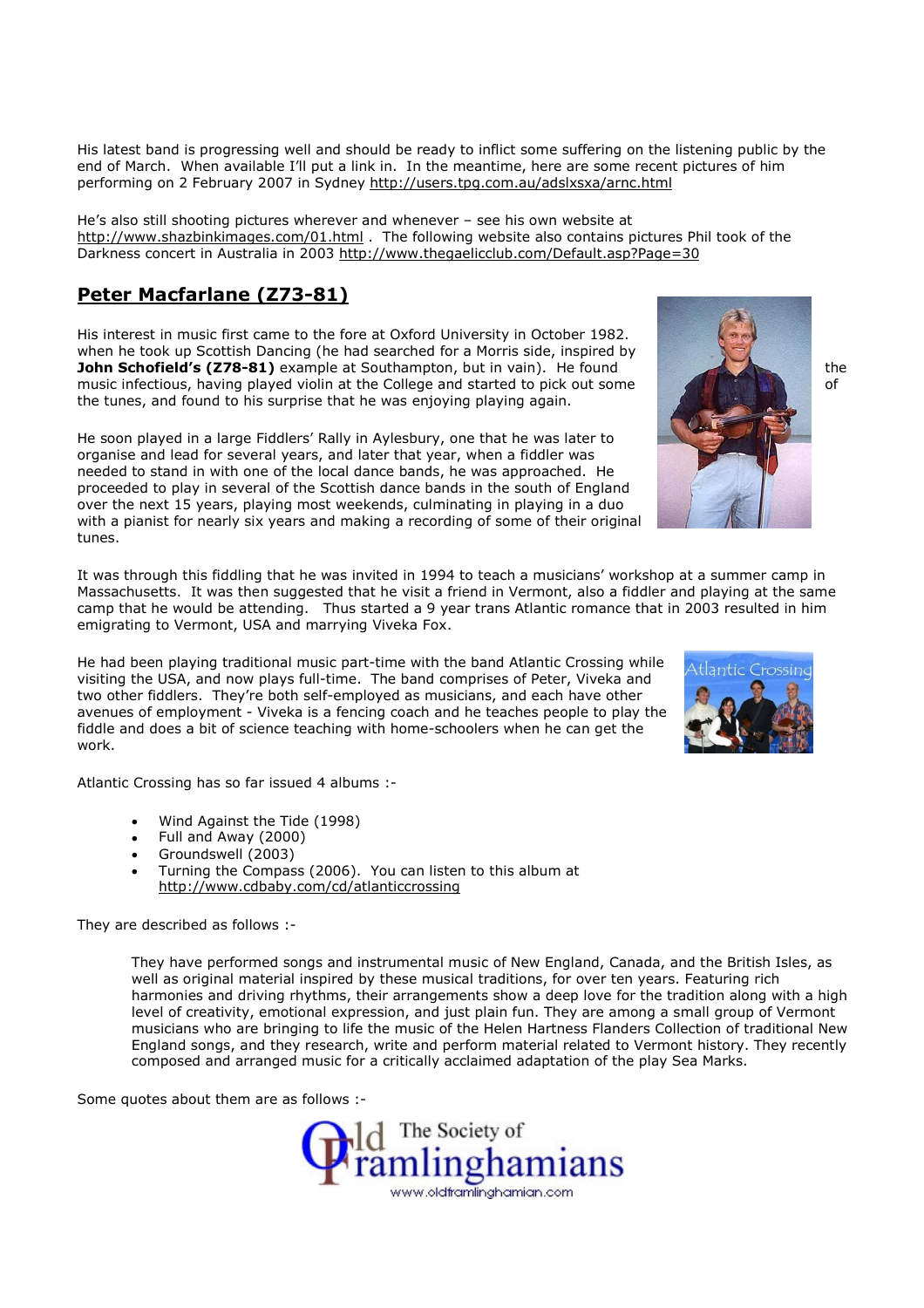"Twin fiddlers Viveka Fox and Peter Macfarlane and mandolin wizard Brian Perkins swoop and swarm like a flock of musical birds...Rhythm man Rick Klein lays out a rock-solid foundation. ..a step forward for an already seasoned band...sparkling sound and performances hint at even more to come." (Robert Resnik - Seven Days, 2006)

"Refreshing and unique take on traditional dance and vocal music...always driving, enthusiastic and expertly played." (Mark Sustic, founder Champlain Valley Folk Festival - Northern VT Folk Calendar, 2006)

"The diversity of pieces paints a living picture of the complex and interwoven history of New England culture and music, and the original pieces flow naturally from these roots, retaining a sophisticated, wellgrounded and authentic feel." (Cindy Hill - CDReviews.com , 2006)

"Energetic, high spirited, and playful. Your toes will tap, and your spirits will soar. The musicians love Vermont and its history, and it comes through in many of the songs they play. Great fun." (Ron Morgan - President, Mount Independence Coalition, 2006)



In addition to his music, Peter has also done marathon kayaking, built a garage/workshop and is building a cedar strip canoe to his own specification.



## Roger Last (S35-42)

He is an accomplished clarinettist and saxophonist, but despite a number of attempts I have failed to get him to write about this. He has, however, produced the following account of his experiences with Bomber Command

"In the last few months of the war 3 Group Lancasters were equipped with a radar system known as GH which could accurately guide navigators to distant targets, but only a few at any one time - normally for a bombing trip. There was one plane with the kit for every three who hadn't, hence his movements had to be duplicated which required daylight operational formation flying.

My first operation was on a synthetic oil plant on the Dortmund Ems canal with our squadron CO as captain and our pilot as second dicky (instead of flying with another crew as is the usual procedure for the inexperienced). I had flown with the CO on air tests before so wasn't too worried about the difference in ranks - after all I was "the Navigator".

Nearing the target I stood up to look out into the brilliant sky - 20,00 feet and very sunny. The lead plane of the squadron ahead of us had just been hit and was falling out of the sky. I turned back to my desk to get a fix